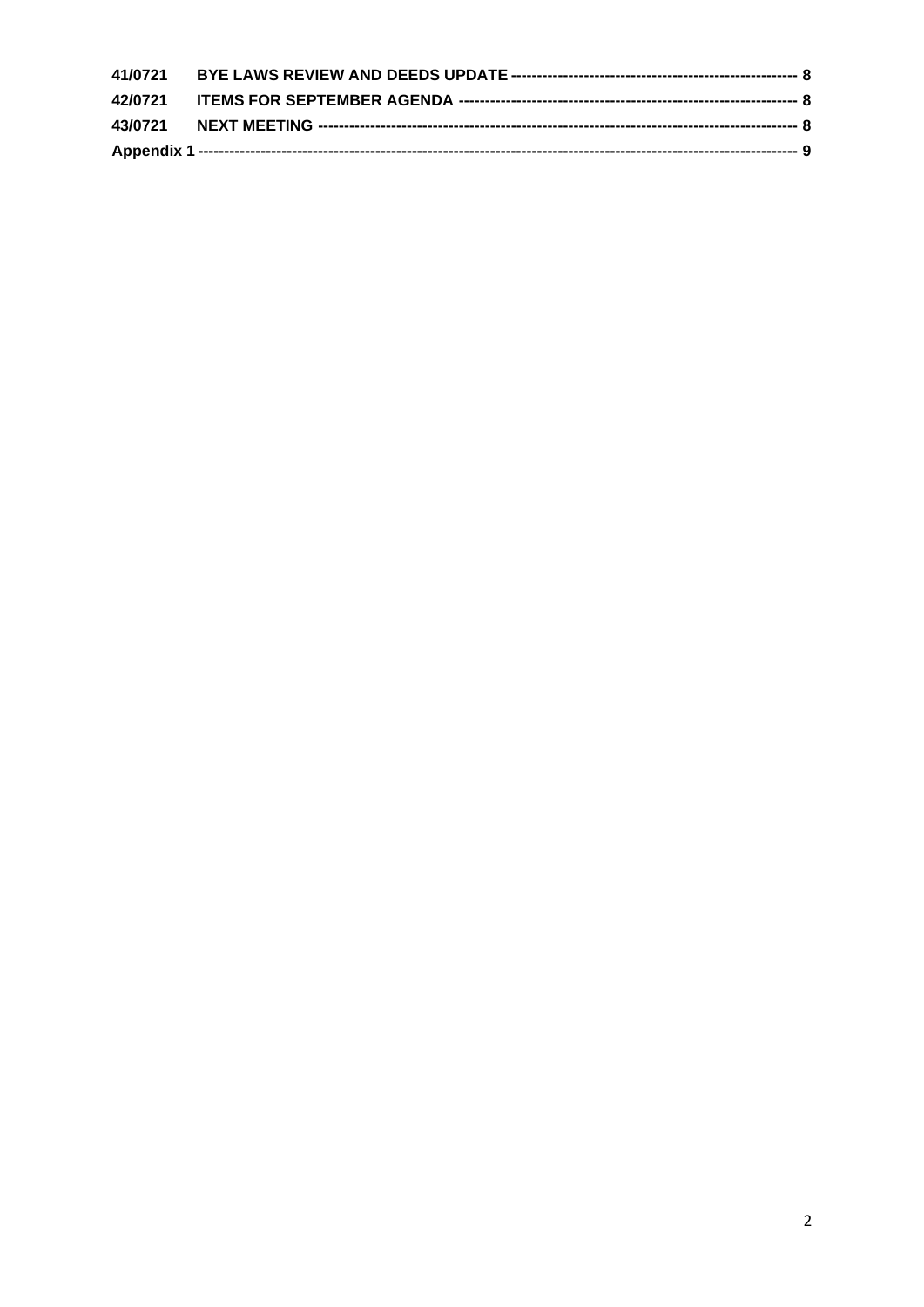<span id="page-2-0"></span>**01/0721 APOLOGIES FOR ABSENCE** Cllr Huckerby – District Councillor Cllr Foster – County Councillor Cllr Brougham – Holiday Cllr Booker - Holiday

- <span id="page-2-1"></span>**02/0721 VARIATION TO THE ORDER OF BUSINESS** None
- <span id="page-2-2"></span>**03/0721 DECLARATION OF MEMBERS INTEREST** None
- <span id="page-2-3"></span>**04/0721 DISCLOSABLE PECUNIARY INTEREST** None

## <span id="page-2-4"></span>**05/0721 CONFIDENTIAL ITEMS** Agenda Item 22 – Village Hall Development Agenda Item 23 – Bye Laws review and deeds update.

## <span id="page-2-5"></span>**06/0721 PUBLIC SPEAKING**

Alistair McNeill was in attendance and addressed the Council regarding one of the Parish Council vacancies.

<span id="page-2-6"></span>**07/0721 MINUTES OF THE PARISH COUNCIL MEETING ON 7 JUNE 2021 RESOLVED** Council approved the minutes of the Parish Council meeting held on 7 June 2021.

### <span id="page-2-7"></span>**08/0721 MATTERS ARISING FROM THE PREVIOUS MINUTES**

Cllr Siddall stated that the Barlow WI would be emptying their cupboards in the village hall either on Wednesday 14 July or Friday 16 July.

**RESOLVED** Noted

## <span id="page-2-8"></span>**09/0721 PLANNING APPLICATIONS FOR CONSULTATION**

- NED/21/00705/LDC Application for a certificate of lawful development for proposed single storey side extension, 2 storey rear extension, detached outbuilding to rear of dwelling house and conversion of outbuildings to ancillary uses at Barlow Croft, Barlow Lees Lane, Barlow **RESOLVED** the application is a significant over development within green belt land.
- NED/21/00505/FLH Construction of single storey outbuilding to front at Mathom House, Millcross Lane, Barlow **RESOLVED** the application is of concern to the Council in that the look of the area will change due to becoming a commercial enterprise in a residential area of green belt. Concerned about the highway's issues regarding parking.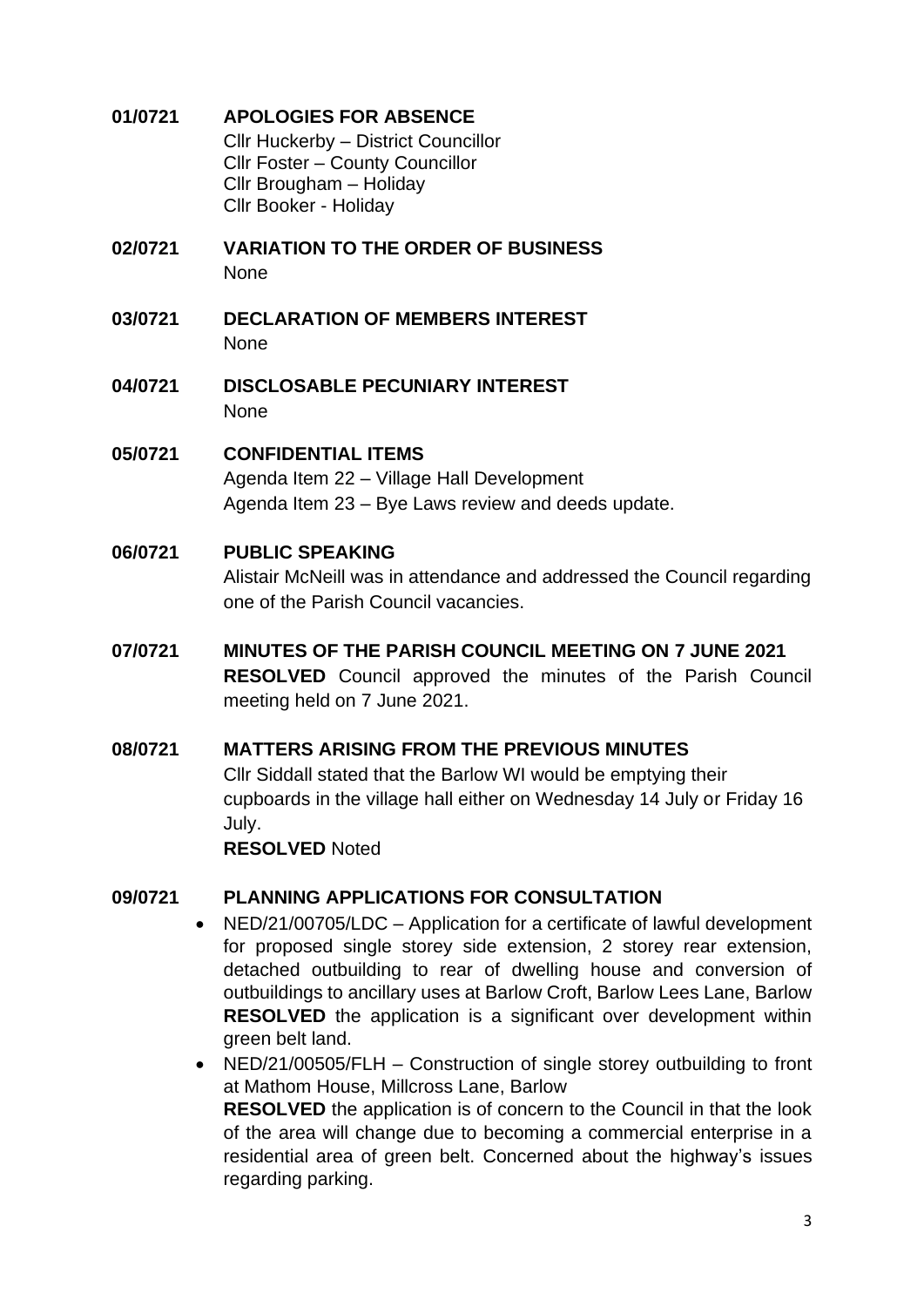• NED/21/00448/FL – Alterations to and change of use of outbuildings for purposes ancillary to the existing dwelling; extension to existing outbuilding to form workshop; extensions (single storey and two storey) to the south facing elevation of the existing dwelling; insertion of dormers (2) into the south facing roof slope and roof lights into the north facing slope of the existing dwelling; demolition of open sided hay barn; and installation of ground source heat pump and sewerage treatment plant (to serve the dwelling). (Private drainage system) (affecting the setting of a Listed Building) (Amended Title) at Barlow Lees Farm, Barlow Lees Lane, Barlow

**RESOLVED** this application is overdevelopment in a green belt area which causes concern for the Council.

### <span id="page-3-0"></span>**10/0721 PLANNING DECISIONS**

- NED/21/00309/FLH Application for balcony and retention of additional access at 47 Valley Road, Barlow – *Refused 15 June 2021*
- NED/21/00601/AMEND Nonmaterial amendment to planning application 20/01271/FL to omit front bedroom window, insert window and door on left hand gable, move bins in front and omit fencing surround and extend roof over front door to provide canopy at Acorn House, Far Lane, Barlow *Approved 18 June 2021*
- NED/21/00646/CATPO Notification of intention to fell 1 Silver Birch tree within the Barlow Conservation area at Ivy Cottage, Hackney Lane, Barlow – **No Objection 17 June 2021 RESOLVED** Noted

## <span id="page-3-1"></span>**11/0721 ANY OTHER PLANNING MATTERS**

Derbyshire County Council – Planning Services Statement of Community Involvement Derbyshire County Council – Local information requirements for the Validation of planning applications – Draft for consultation **RESOLVED** No comments

# <span id="page-3-2"></span>**12/0721 DISTRICT COUNCILLOR REPORT**

Cllr Huckerby was not in attendance and no report received.

## <span id="page-3-3"></span>**13/0721 COUNTY COUNCILLOR REPORT**

Cllr Foster was not in attendance and no report received.

### <span id="page-3-4"></span>**14/0721 POLICE LIAISON OFFICER/CRIME REPORT**

Police liaison officer did not attend the meeting. Crime report for June 2021 1 x Theft, 1 x Criminal Damage and 1 x Public Order **RESOLVED** Noted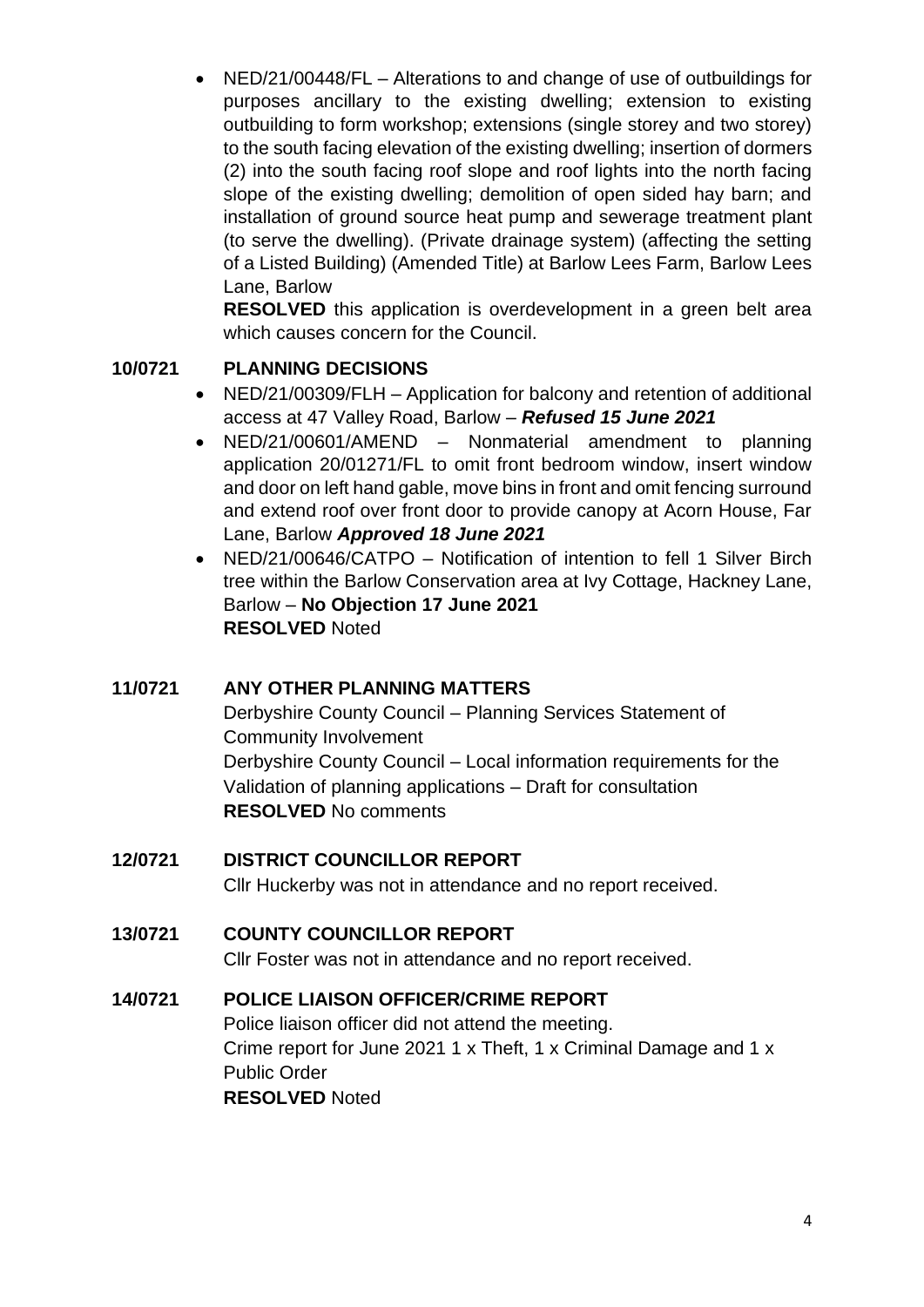## <span id="page-4-0"></span>**15/0721 CO-OPTION FOR PARISH COUNCIL VACANCIES**

North East Derbyshire District Council informed the Parish that no election had been called for either vacancy. The Parish Council can now co-opt.

**RESOLVED** Alastair McNeill was co-opted onto the Council to fill one of the vacancies.

#### <span id="page-4-1"></span>**16/0721 DALC JULY NEWSLETTER**

**RESOLVED** Noted. Clerk to obtain information on the Community groups grants to set up Community businesses.

#### <span id="page-4-2"></span>**17/0721 ROAD CLOSURE NOTICE – WILDAY GREEN LANE**

To facilitate water apparatus installation works – Severn Trent Water **RESOLVED** Noted

## <span id="page-4-3"></span>**18/0721 ROAD CLOSURE NOTICE – FAR LANE** To facilitate drainage improvement works – Derbyshire County Council **RESOLVED** Noted

## <span id="page-4-4"></span>**19/0721 MODS LANE FOOTPATH UPDATE** No further updates since public consultation. **RESOLVED** Noted

<span id="page-4-5"></span>**20/0721 DALC – QUEENS PLATINUM JUBILEE BEACONS – 2 JUNE 2022 RESOLVED** Deferred to the next meeting. Clerk to find out where a beacon should be installed.

#### <span id="page-4-6"></span>**21/0721 NEDDC LEADERS PARISH UPDATE – 7 JUNE 2021 RESOLVED** Noted

## <span id="page-4-7"></span>**22/0721 ADVERTISEMENT SIGN CORRESPONDENCE RECEIVED RESOLVED** Clerk to report Tickled Trout signboards to NEDDC enforcement team. Council wishes for businesses to prosper however the Council has to follow upon any complaints received by residents. Hackney House Café sign is outside of the Parish border no further action regarding this matter.

### <span id="page-4-8"></span>**23/0721 FINANCE REPORT**

**RESOLVED** Approved the income and expenditure reports for July 2021 along with the June 2021 bank reconciliation. (Appendix 1).

## <span id="page-4-9"></span>**24/0721 SPRINGFIELD ROAD**

NEDDC have contacted Rykneld Homes to ascertain available dates Clerk awaiting dates to proceed. **RESOLVED** Noted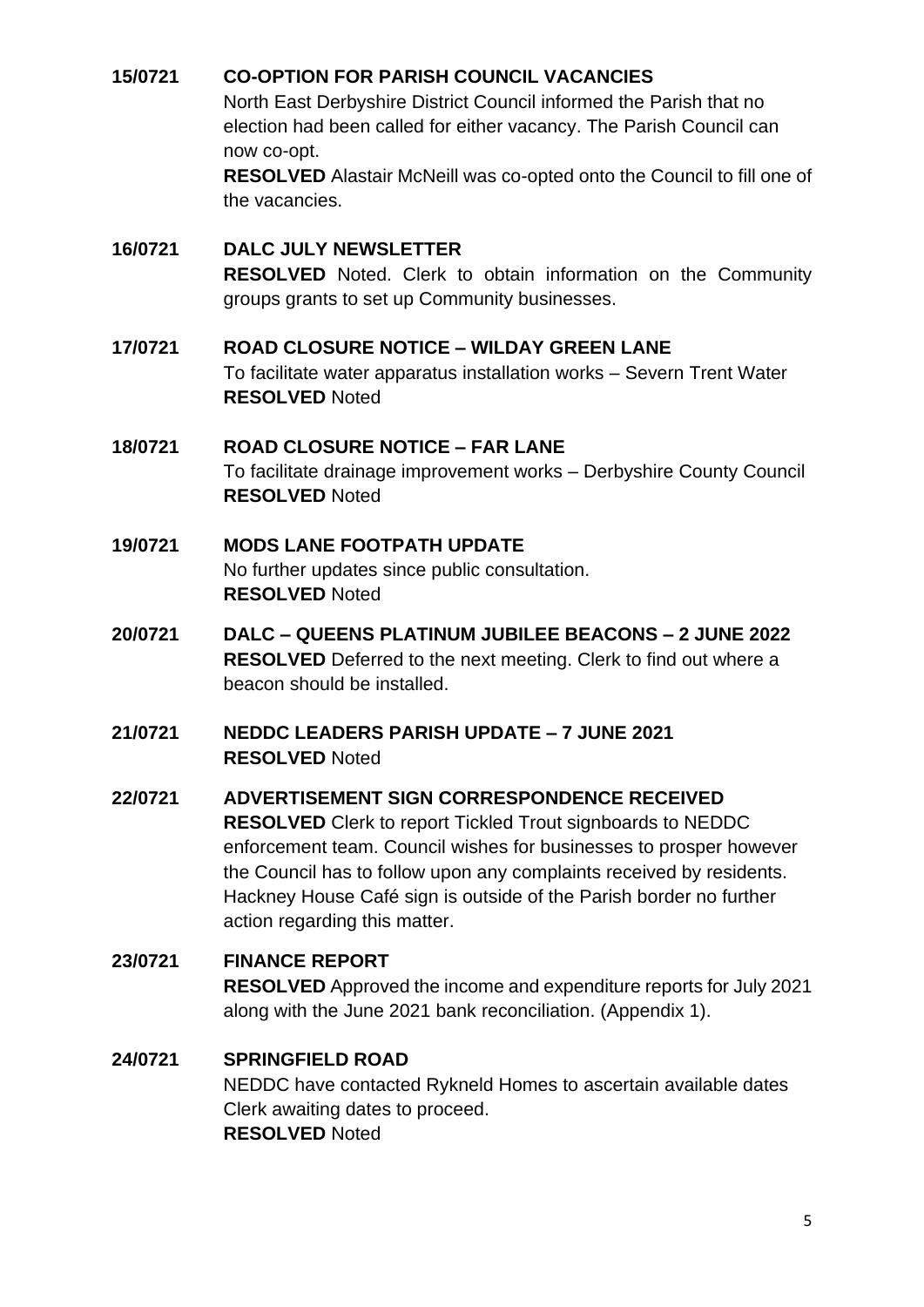## <span id="page-5-0"></span>**25/0721 MONTHLY INSPECTION REPORT**

Cllr Brougham and Rushby carried out the monthly inspection. Clerk reported that the light fittings had now been disposed of, toilet seat in the gents had been repaired, Barlow History files had been moved to the loft area and Sikkens paint had been purchased and given to Cllr Rushby. Clerk had also purchased a new key safe for the Committee room.

**RESOLVED** Noted

#### <span id="page-5-1"></span>**26/0721 MONTHLY HALL INSPECTION REPORTS**

**RESOLVED** Cllr Herrmann and McNeill to conduct the monthly hall inspection for July 2021. Cllr Rushby and Siddall to conduct the monthly hall inspection for August 2021.

#### <span id="page-5-2"></span>**27/0721 WEEKLY PLAYGROUND INSPECTIONS REPORT**

**RESOLVED** Week commencing 12 July – Cllr Rushby Week commencing 19 July – Cllr McNeill Week commencing 26 July – Cllr Booker Week commencing 2 August – Cllr Brougham Week commencing 9 August – Cllr Siddall Week commencing 16 August – Cllr Hall Week commencing 23 August – Cllr Rushby Week commencing 30 August – Cllr Herrmann Week commencing 6 September – Cllr McNeill

## <span id="page-5-3"></span>**28/0721 RUBBER MATTING FOR ENTRANCE TO RECREATIONAL GROUND**

The size required for the matting is 8m x 10m. **RESOLVED** Cllr Siddall to chase up with Carnival Committee.

#### <span id="page-5-4"></span>**29/0721 CAR BOOTS 2021 RESOLVED** Car boots for this year have been cancelled.

### <span id="page-5-5"></span>**30/0721 HALL BOOKING SYSTEM**

Clerk reported that the system was up and running. **RESOLVED** Noted

## <span id="page-5-6"></span>**31/0721 WELL DRESSING COMMITTEE HOLDING MEETINGS IN THE HALL**

The Well dressing Committee would like to site their well dressing at the Village Hall.

**RESOLVED** Deferred to the next meeting to consider areas that the well dressing could be sited at the Hall.

### <span id="page-5-7"></span>**32/0721 RECOMMENDATIONS - VILLAGE HALL WORKING GROUP**

I. Working group notes **RESOLVED** Noted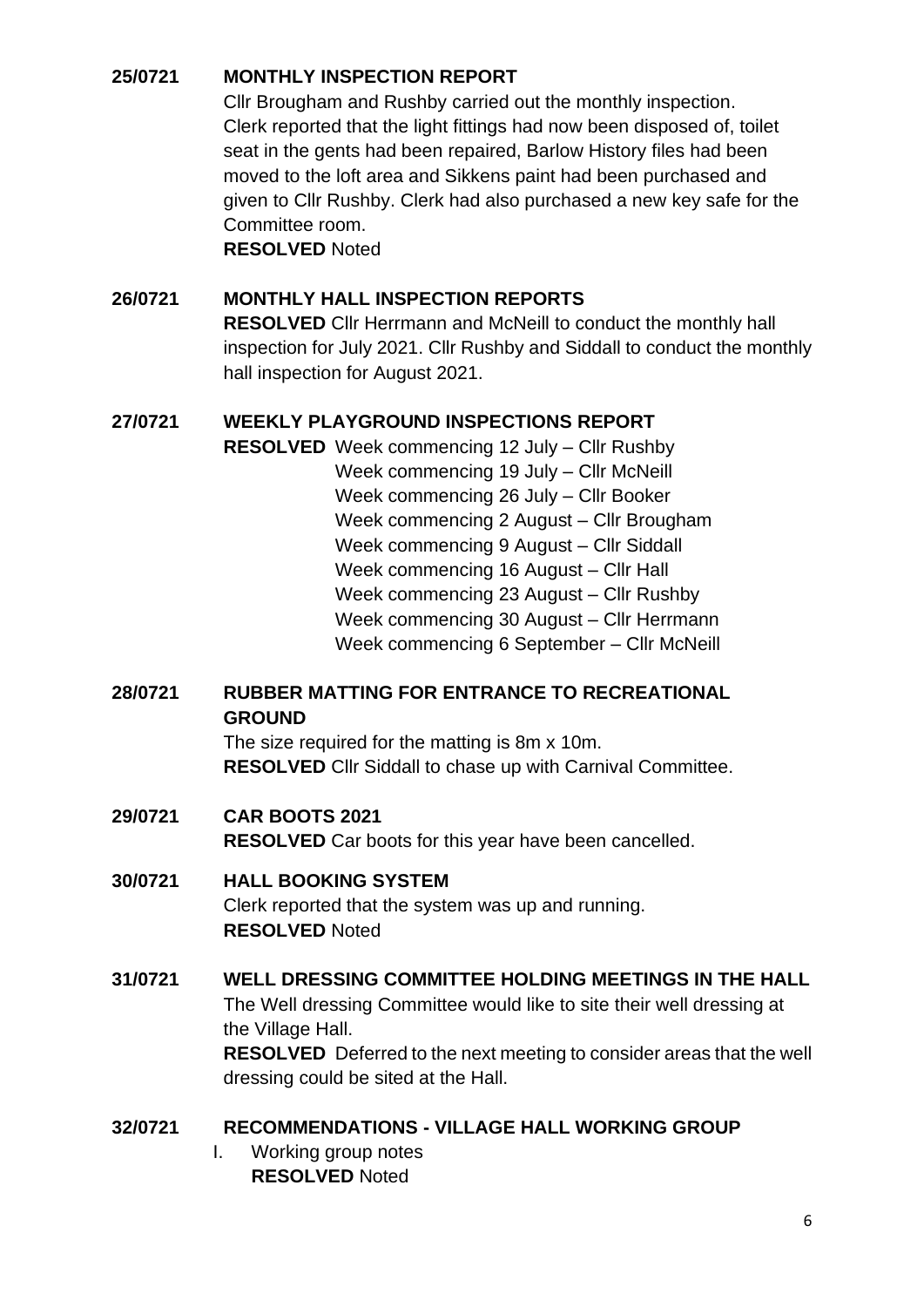- II. Open Day 25 September 2021 10am 4pm **RESOLVED** Working group meeting on 23 August at 7pm. Clerk to construct a draft flyer and circulated prior to the meeting. Clerk then to print 400 copies and bring to the working group meeting so Councillors can distribute within the Parish.
- III. Advertisement proposals

**RESOLVED** Cllr Siddall to discuss advertisement in the Carnival programme with the Carnival Committee. Cllr Rushby and Herrmann to add the Open day into the Parish magazine. Cllr McNeill to add the flyer once produced to the Village Facebook page.

- IV. Purchase of banner for the road facing side of the Village Hall **RESOLVED** Cllr Siddall to obtain the size of the banner and give information to the Clerk to order.
- V. Clerk to book 2 Bouncy Castles **RESOLVED** approved up to the value of £200

## <span id="page-6-0"></span>**33/0721 VILLAGE SURVEY RESULTS**

**RESOLVED** Clerk to send a copy of the survey results to Cllr McNeill. Clerk to arrange a litter pick with candidates willing & arrange supplies from NEDDC.

Clerk to pass on the details of the volunteers from the village survey who would like to be part of the Neighbourhood Watch scheme to the Neighbourhood Watch co-ordinator.

Clerk to contact speed watch volunteers and give Cllr Rushby contact details so they can join the group.

Bulb planting volunteers – Clerk to contact the volunteers to enquire if they would be willing to clear up the Queen Mothers Garden area and plant with perennial plants once they have arrived.

### <span id="page-6-1"></span>**34/0721 ANNUAL PLAY AREA INSPECTION FOR 2021**

**RESOLVED** approved NEDDC to facilitate the annual play area inspection at a cost of £40.00. Clerk to purchase a NO DOGS sign for the play area fencing.

# <span id="page-6-2"></span>**35/0721 INDUCTION HEARING LOOP SYSTEM FOR THE HALL**

**RESOLVED** approved the purchase of the induction hearing loop system for the Village Hall at a cost of £1,056.38.

# <span id="page-6-3"></span>**36/0721 WOODLAND TRUST TREES ON THE REC GROUND**

**RESOLVED** the planted trees need to remain where they are as moving them now could kill them.

### <span id="page-6-4"></span>**37/0721 SPEED WATCH**

Cllr Rushby stated that speed watch sessions are still running and achieving great results. **RESOLVED** Noted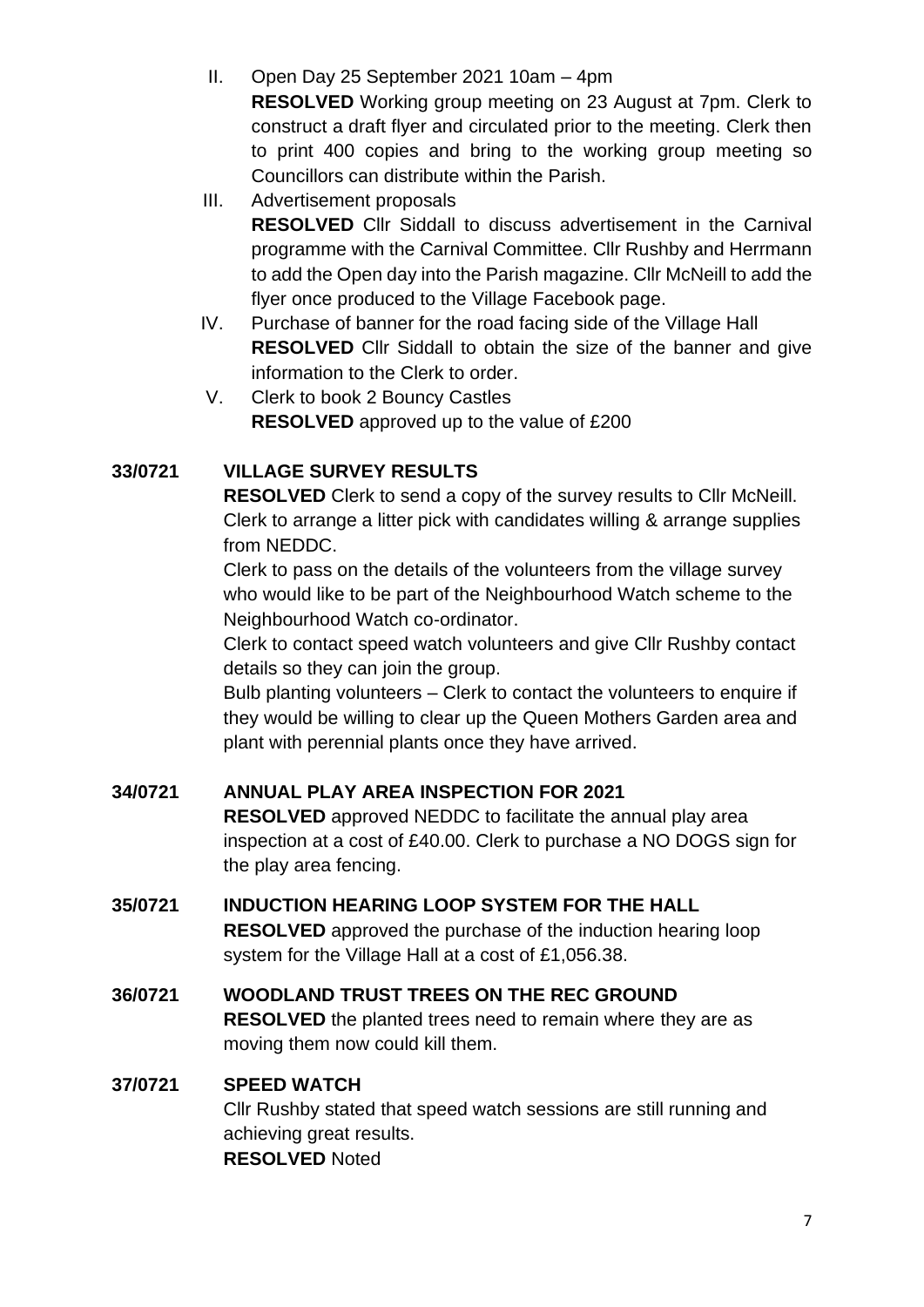## <span id="page-7-0"></span>**38/0721 BARLOW WOMEN'S INSTITUTE (WI) GROUP RESOLVED** Deferred to September's meeting

## <span id="page-7-1"></span>**39/0721 METHODIST CHURCH IN BARLOW** Clerk had contacted the Church and is now awaiting information from the circuit. **RESOLVED** Noted

That in view of the confidential nature of the business about to be transacted, a resolution to exclude the Press and Public from the meeting in accordance with the Public Bodies (Admission to Meetings) Act 1960, s1, in order to discuss these items has been resolved.

- <span id="page-7-2"></span>**40/0721 VILLAGE HALL DEVELOPMENT RESOLVED** Deferred to the next Council meeting.
- <span id="page-7-3"></span>**41/0721 BYE LAWS REVIEW AND DEEDS UPDATE** Clerk had no further updates on the matter. **RESOLVED** Noted
- <span id="page-7-4"></span>**42/0721 ITEMS FOR SEPTEMBER AGENDA RESOLVED** Celebration event for the Queens Platinum Jubilee. Spring bulb planting order. Commonside road closure update. Grit Bins
- <span id="page-7-5"></span>**43/0721 NEXT MEETING RESOLVED** meeting on 6 September 2021 at 7.30pm at the Village Hall.

The meeting closed at 9.39pm

Signed ………………………………………………..

Chairperson Date 6 September 2021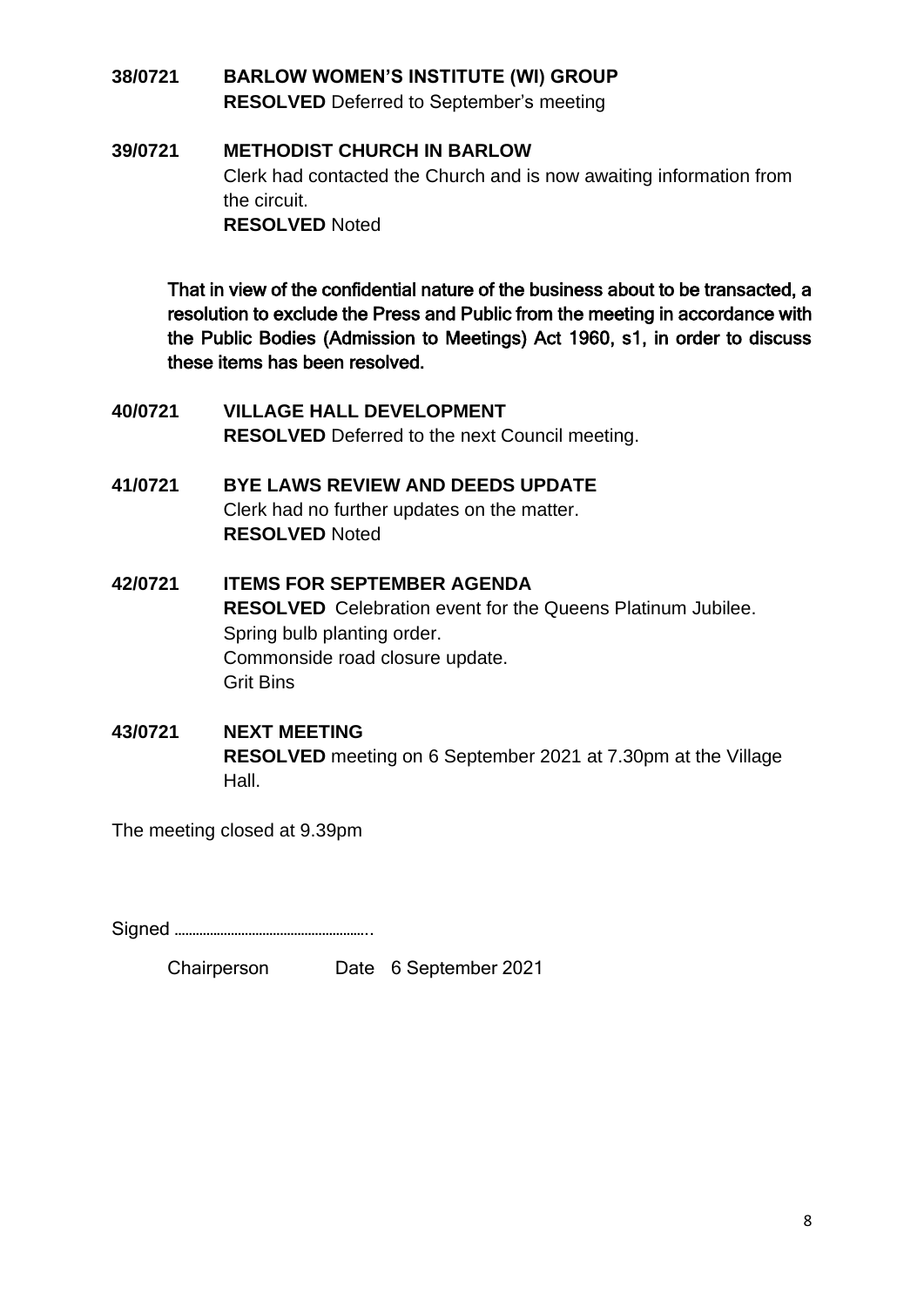#### **Appendix 1**

<span id="page-8-0"></span>

| <b>July 2021</b> | <b>Cheque Requests</b>    |                                            |   |               |   |                          |              |           |
|------------------|---------------------------|--------------------------------------------|---|---------------|---|--------------------------|--------------|-----------|
|                  | <b>Payee</b>              | <b>Details</b>                             |   | <b>Amount</b> |   | Vat Rec                  | <b>Total</b> |           |
| D/D              | <b>Plusnet</b>            | <b>Broadband Bill</b>                      | £ | 17.00         | £ | 3.40                     | £            | 20.40     |
| D/D              | <b>British Gas</b>        | Gas Bill (08/05/21 to 07/06/21)            | £ | 68.02         | £ | 3.40                     | £            | 71.42     |
| <b>BACS</b>      | <b>St Lawrence Church</b> | Donation                                   | £ | 500.00        | £ | $\blacksquare$           | £            | 500.00    |
| <b>BACS</b>      | Next Pay Paint            | 5 Litres of Sikkens Paint                  | £ | 52.41         | £ | 10.49                    | £            | 62.90     |
| <b>BACS</b>      | <b>Unity Trust</b>        | Service Charge                             | £ | 18.00         | £ | $\blacksquare$           | £            | 18.00     |
| <b>BACS</b>      | <b>Wish Computers</b>     | <b>MS Office and Norton Security</b>       | £ | 75.00         | £ | 15.00                    | £            | 90.00     |
| <b>BACS</b>      | <b>DCS Cleaning</b>       | <b>Cleaning the Village Hall</b>           | £ | 524.76        | £ | 104.95                   | £            | 629.71    |
| <b>BACS</b>      | <b>William Brindley</b>   | Grass Cutting Services - 03/06 to 26/06/21 | £ | 470.00        | £ | $\overline{\phantom{0}}$ | £            | 470.00    |
| <b>BACS</b>      | <b>Allbright Windows</b>  | Window Cleaning 21/06/21                   | £ | 10.00         | £ | $\blacksquare$           | £            | 10.00     |
| <b>BACS</b>      | <b>HMRC</b>               | Payroll - June 2021                        | £ | 108.20        | £ | $\blacksquare$           | £            | 108.20    |
| <b>BACS</b>      | <b>Miscellaneous</b>      | Payroll - June 2021                        | £ | 555.93        | £ | 10.67                    | £            | 566.60    |
| <b>BACS</b>      | Wishcloud                 | Setup hall booking system                  | £ | 40.00         | £ | $\blacksquare$           | £            | 40.00     |
|                  |                           |                                            |   | £2,439.32     |   | £147.91                  |              | £2,587.23 |